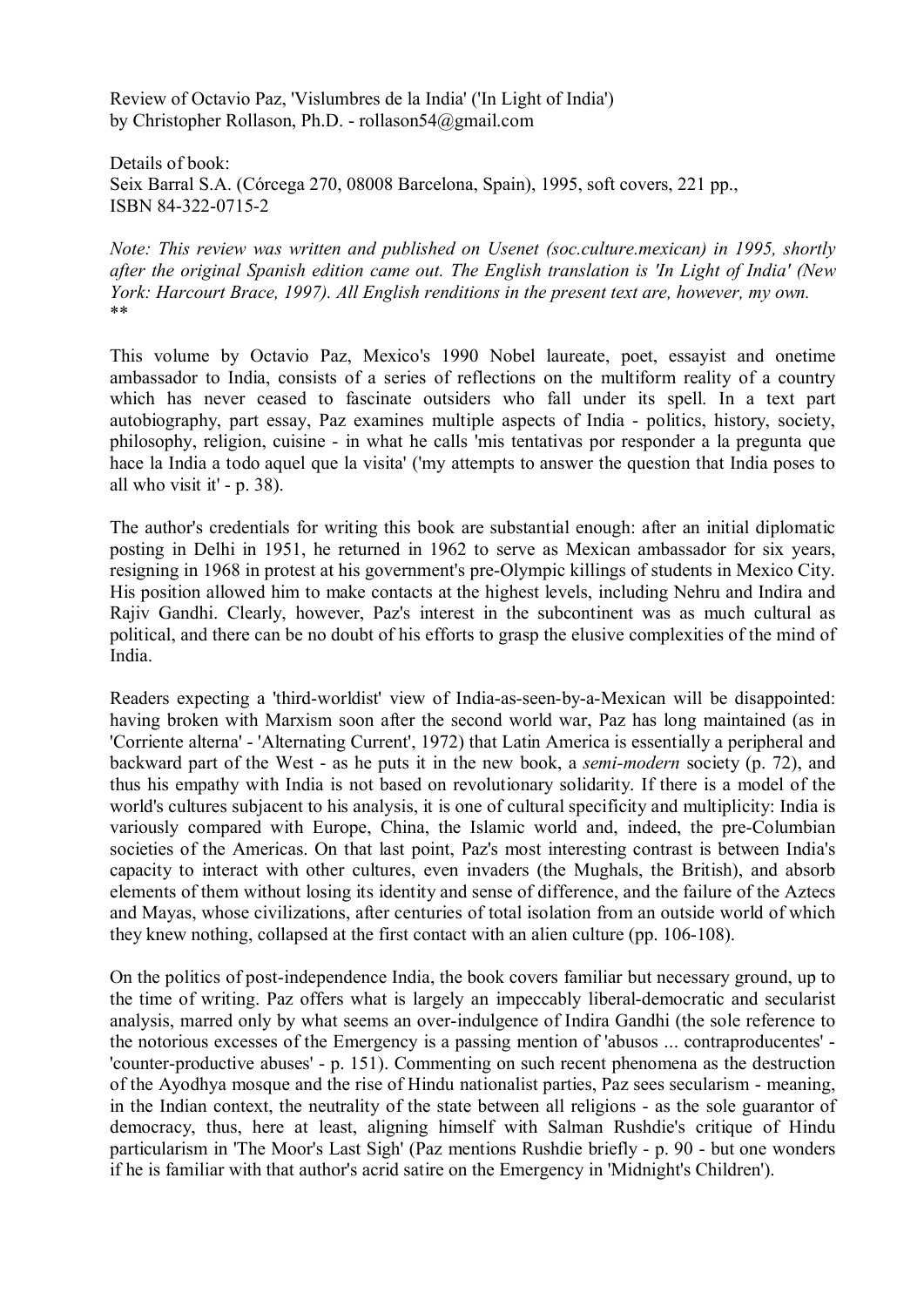However, the book's main enthusiasm and passion is reserved for Indian culture. The cover photograph is a three-headed image of Shiva from the Elephanta caves, and this may stand as an emblem of the multiplicity which Paz approvingly finds in the subcontinental way of being. The polymorphic, intricate pluralities of Hinduism are contrasted with the absolute certainties of Islam, with which Hinduism has nonetheless managed to coexist; indeed, India emerges as doubly plural, both in the metamorphic polytheism of its dominant religion and in the cohabitation of that same religion with half a dozen other faiths. The subcontinent is greeted as a space of unending contrasts: asceticism and eroticism, pacifism and violence, abstract and concrete: 'Vive entre los extremos, abraza los extremos, plantado en la tierra e imantado por un más allá invisible' ('It lives between extremes, it embraces extremes, planted on earth and magnetized by an invisible beyond' - p. 199).

The other side of India's plurality is its urge to synthesis, to the transcendence of difference in an ultimate unity. Paz here approvingly stresses two philosophical aspects - syncretism, the fusion of elements from diverse religions; and synchronicity, the negation of linear time in a continuous present. He visibly favours the endeavours across Indian history of such figures as Ashoka, Aqbar, Kabir and Tagore to reach a synthesis between different-belief systems; and, passing in a very Indian way from the abstract to the concrete, appreciates Indian cooking for the way it simultaneously gratifies contrasting tastes. Taking up an idea from Claude Lévi-Strauss, Paz points to the synchronic nature of Indian cuisine, as opposed to the sequential method of the West - instead of a linear series of courses, the timelessness of the thali: 'fusión de los sabores, fusión de los tiempos' ('fusion of tastes, fusion of times'- p. 100).

There is no Western cultural triumphalism in Paz's analysis; nor, equally, does he lapse into guilt-laden excoriation of all things occidental. Rather, he makes a lucid endeavour to compare cultures as objectively as possible, while not hiding a palpable passion for India. One may conclude that the author is holding up the multiplicity of India as a lesson to today's West. He has harsh words for the superficial notions of 'modernity' and 'progress' current in Europe and the US, seeing today's generation as enslaved to the television, now the true 'opium of the people' (p. 210) and prey to a 'facile hedonism' (pp. 77-78), while objectively and despite the fall of Stalinism, in a world threatened by ecological disaster 'la idolatría del cambio, la creencia en el progreso como una ley histórica ... han comenzado a desmoronarse' ('the idolatry of change, the belief in progress as a historical law ... have begun to collapse' - p. 210).

India would seem, for Paz, to offer certain alternative values. Indeed, in an interview published in France ('Octavio Paz: itinéraire d'une vie', *Magazine Littéraire*, No 342, April 1996, pp. 140- 147) he confirms: 'Je croyais cette civilisation pétrifiée, elle est très vivante' ('I thought that civilization was petrified, but it's very much alive'), going so far as to declare: 'Je n'ai guère d'attrait pour le monothéisme et c'est mon séjour en Inde qui m'a fait comprendre le vrai fond du polythéisme' ('I am hardly attracted at all by monotheism, and it was my stay in India that made me understand the true basis of polytheism' - p. 147). If 'monotheism' stands for monolithic and dogmatic ideologies and 'polytheism' for plurality and flexibility, the implication would be that democracy and dialogue require the recognition of an ever-shifting diversity and plurality at work in the world; for this, perhaps, a symbolic model may be found in the Hindu cosmos. These concerns, of course, apply to India too, and Paz clearly sees pluralism (cultural and philosophical) as an authentic and ancient Indian tradition, not an occidental import, and deplores the potential threat to that Indian pluralism from rigid and intolerant social movements.

The book may, in the end, be read as an initiatic experience. Near the beginning, Paz describes his arrival in India for the first time, at Bombay (now Mumbai), and his first visit to the island caves at Elephanta. The conclusion comes round full circle: the author revisits the island, knowing it is for the last time, as he is about to leave India. As a valedictory, he offers the reader